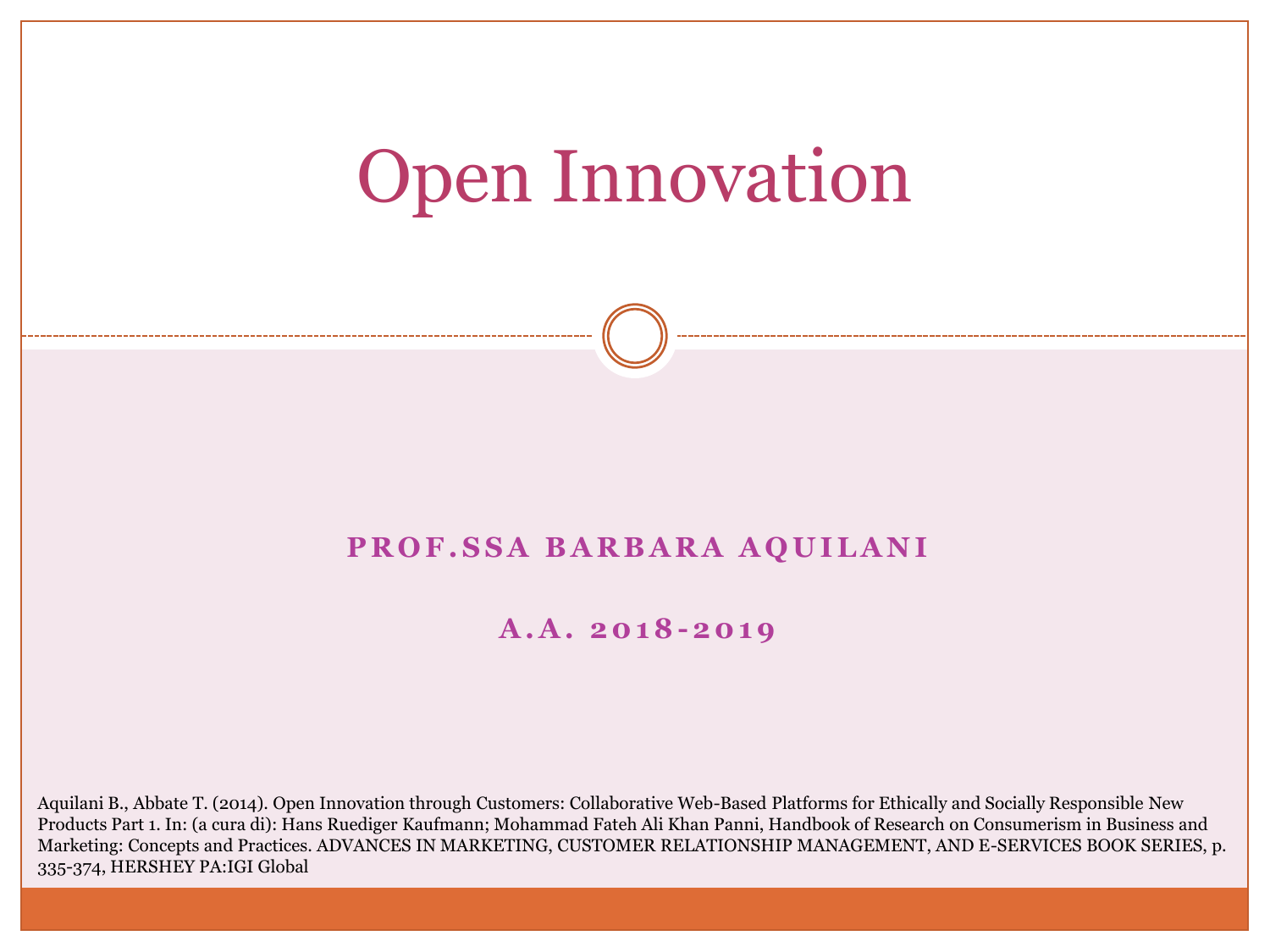# Open Innovation - definition

- The term "Open Innovation" was first introduced by Chesbrough in 2003.
- Chesbrough (2003a, p.24) highlight that "open innovation is a paradigm that assume that firms can and should use external ideas as well as internal ideas, and internal and external path to market, as firms look to advance their technology*"* (p. 24).
- The definition of open innovation has recently been quite refined; it can be understood "*as a distributed innovation process based on purposively managed knowledge flows across organizational boundaries, using pecuniary and non-pecuniary mechanisms in line with the organization's business model*" (Chesbrough and Bogers, 2014).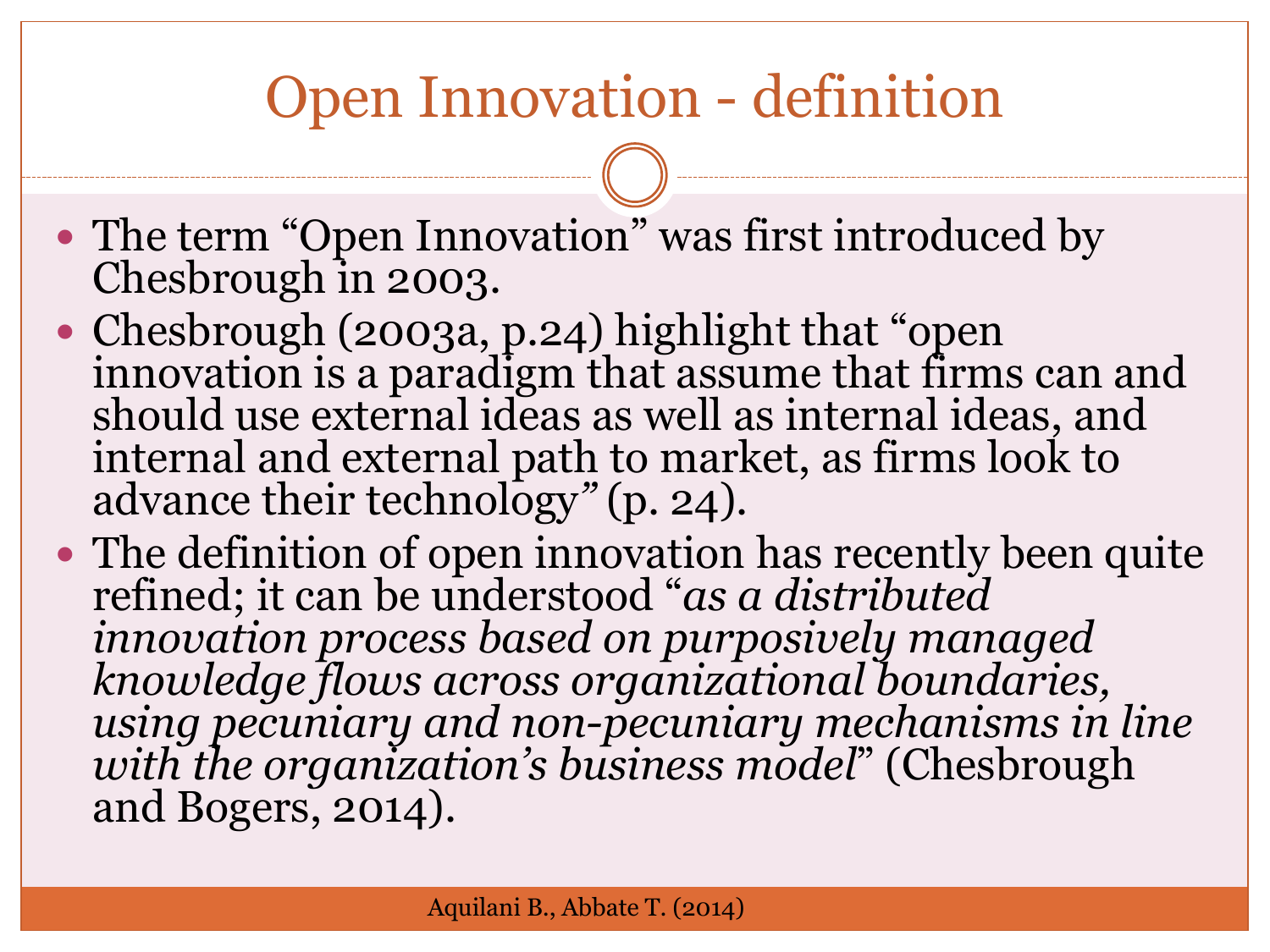

Fonte: Chesbrough H. (2004), «Open Innovation: Renewing Growth from Industrial R&D», *10th Annual Innovation Convergence*, Minneapolis 27 september.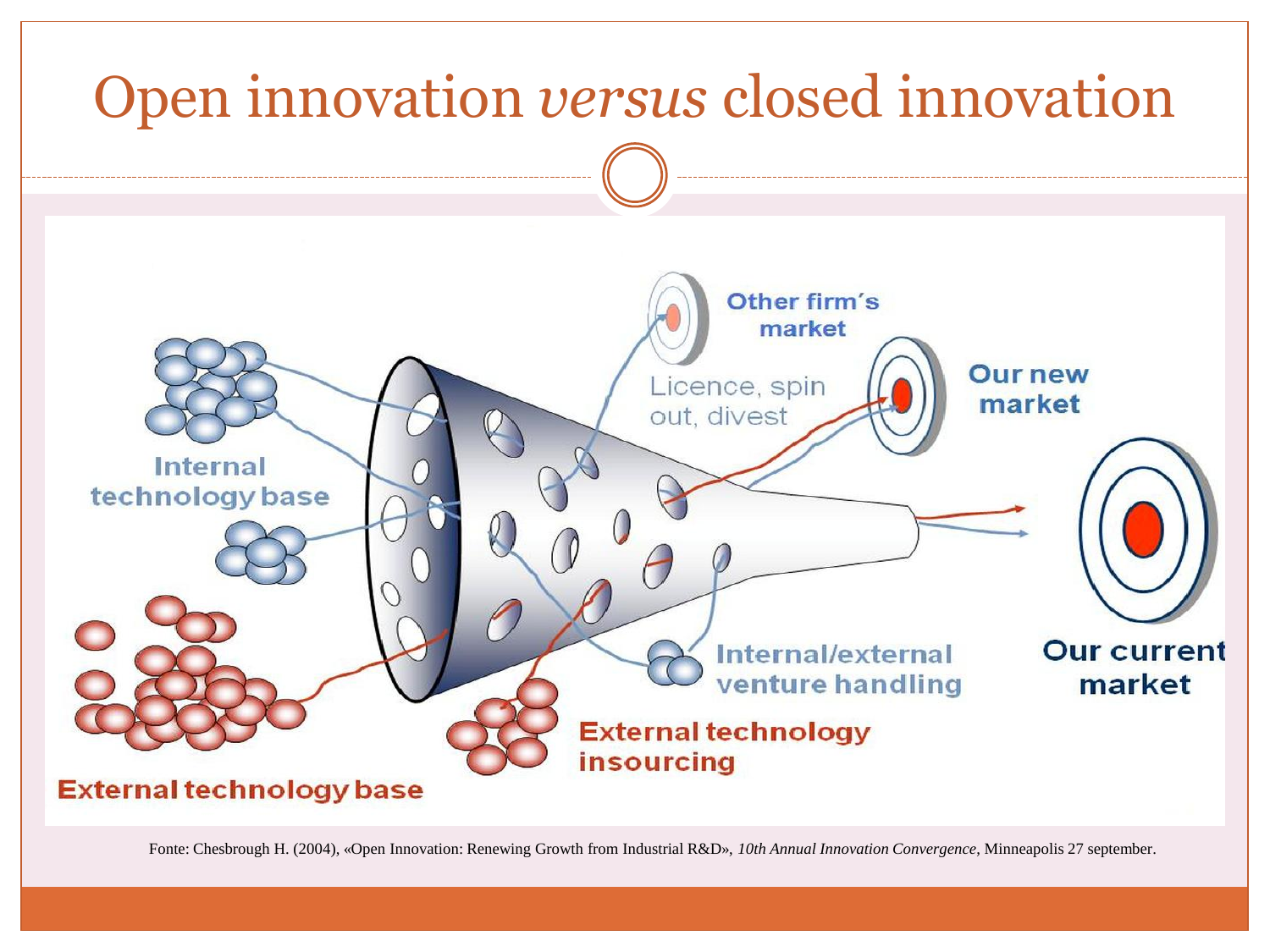# Factors explaining the emergence of Open Innovation

 Among all factors the following ones can be considered as the most important:

- $\circ$  short innovation cycles with substantial financial risks;
- o industrial research and development's escalating costs;
- $\circ$  globalization that extends the boundaries of markets;
- increased availability and mobility of skilled workers;
- scarcity of resources and social, cultural and economic changes in working patterns which require new ways to access talents;
- $\circ$  role of knowledge economy; emergent market institutions (business angels, venture capitalists, IPR, technology standards) which allow organizations to activate appropriate mechanisms for exploiting new ideas;
- generation of new and complex technologies, such as Information and Communication Technology (ICT), that have stimulated complex network structures, with relevant impacts on organizational culture and performance (Ahuja, 2000; Gulati, Nohria & Zaheer, 2000), and different ways to collaborate across diverse geographical areas.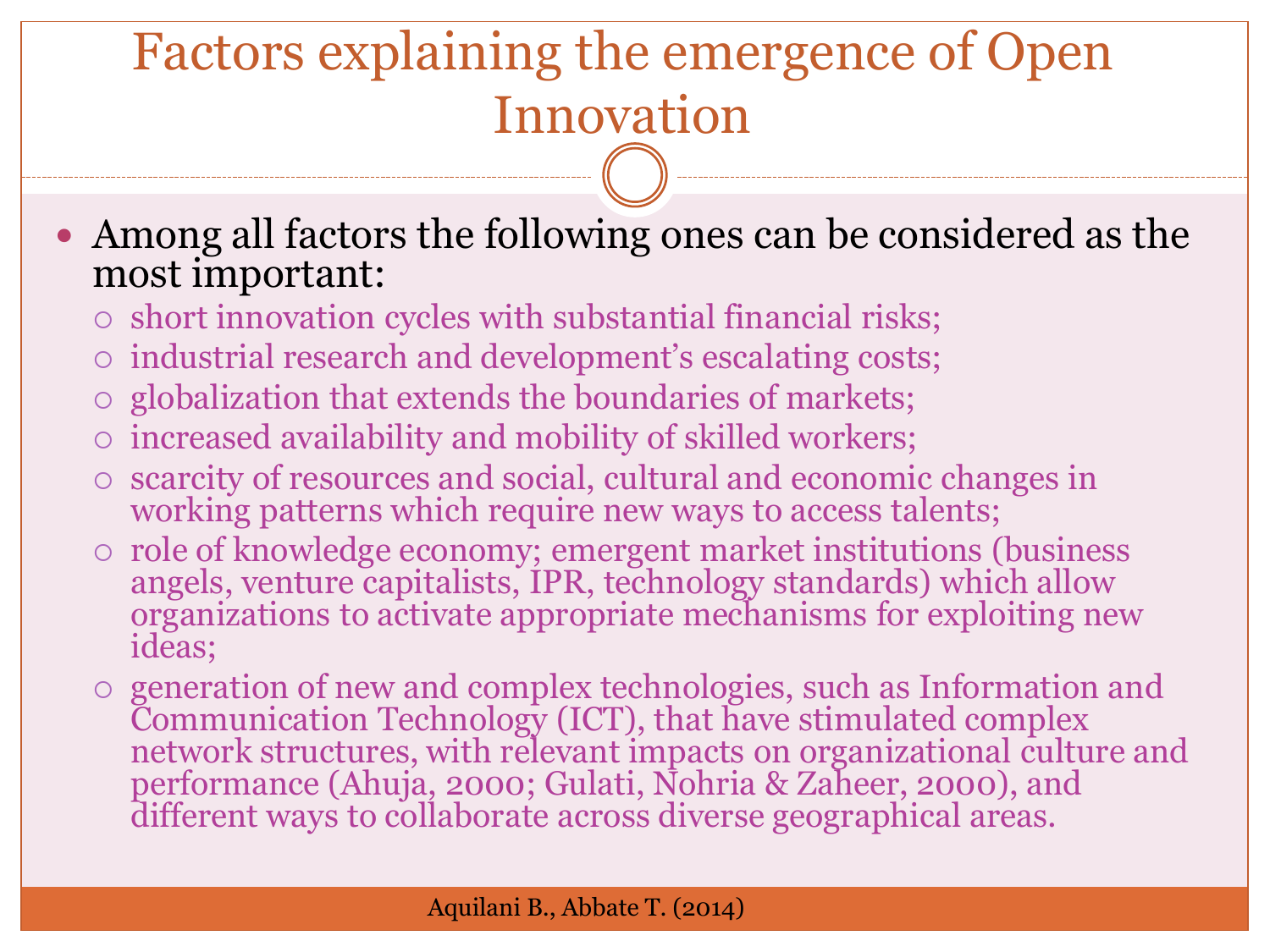# Closed innovation failure

- Firms that are 'too focused internally' are "prone to miss a number of opportunities because many will fall outside the organization's current business or will need to be combined with external technologies to unlock their potential" (Chesbrough, 2003b, p. 37).
- The "*do all it yourself*" mentality in innovation management is not longer effective for all innovation projects (Gassmann, 2006).
- Organizational boundaries have become extremely porous, weak and permeable (Chesbrough, 2003a).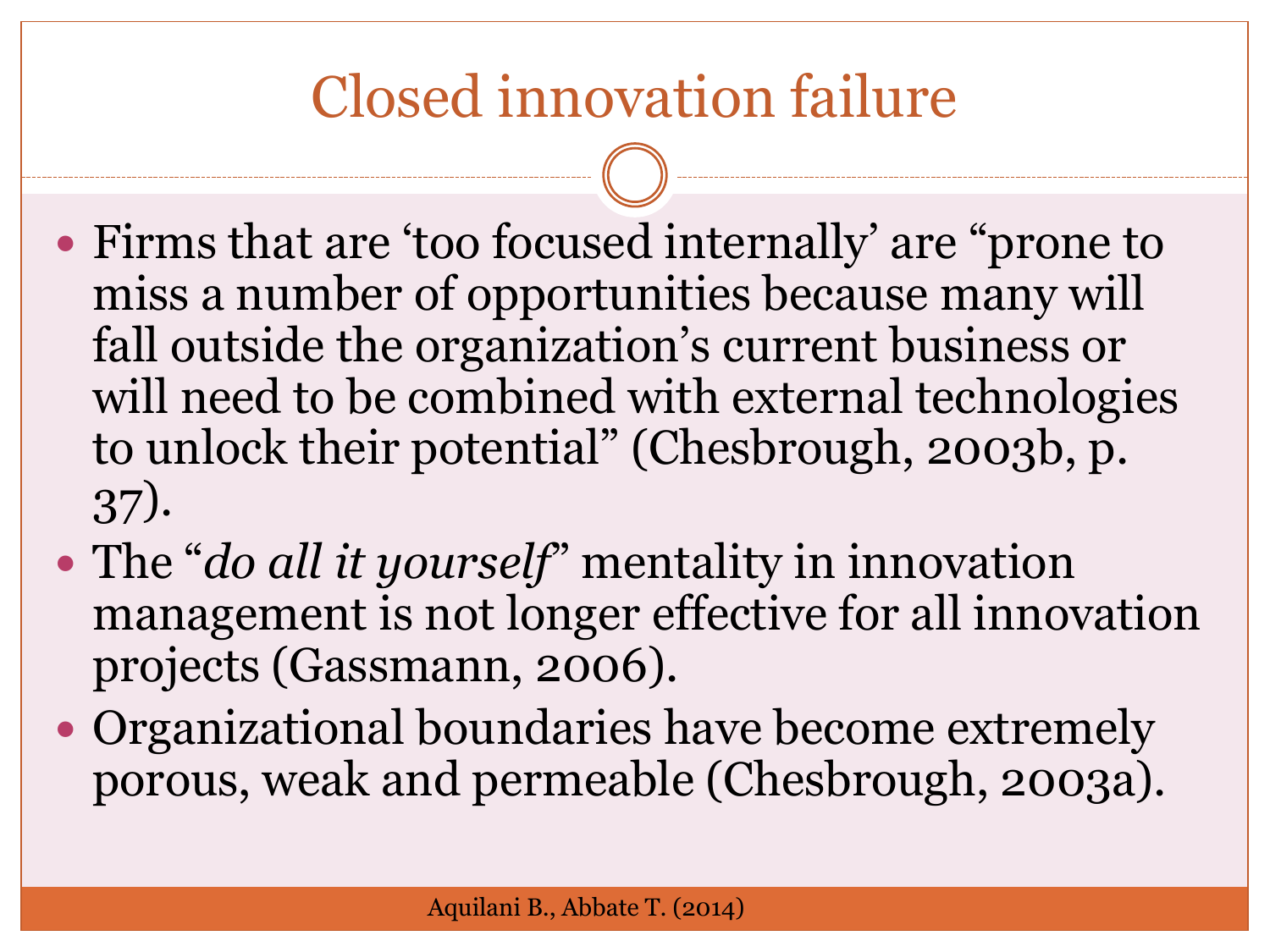# Factors affecting OI adoption

#### • Internal context characteristics:

 number of employees, size, profits, age, market share, location, sales volume and ownership type, while the second considers aspects such as market orientation, resource orientation, goals of innovation strategy, internal R&D capacity, organizational and managerial culture (Huizingh, 2010).

#### External context characteristics:

 industry type, globalization, technology intensity, relevance of forms of intellectual property protection, market turbulence, socioeconomic factors, competitive intensity, technological turbulence and innovation risk patterns (Huizingh, 2010).

These factors are responsible for the adoption level of OI, the openness degree, the application of specific OI practises and the relationships between OI and performance (Huizing, 2010).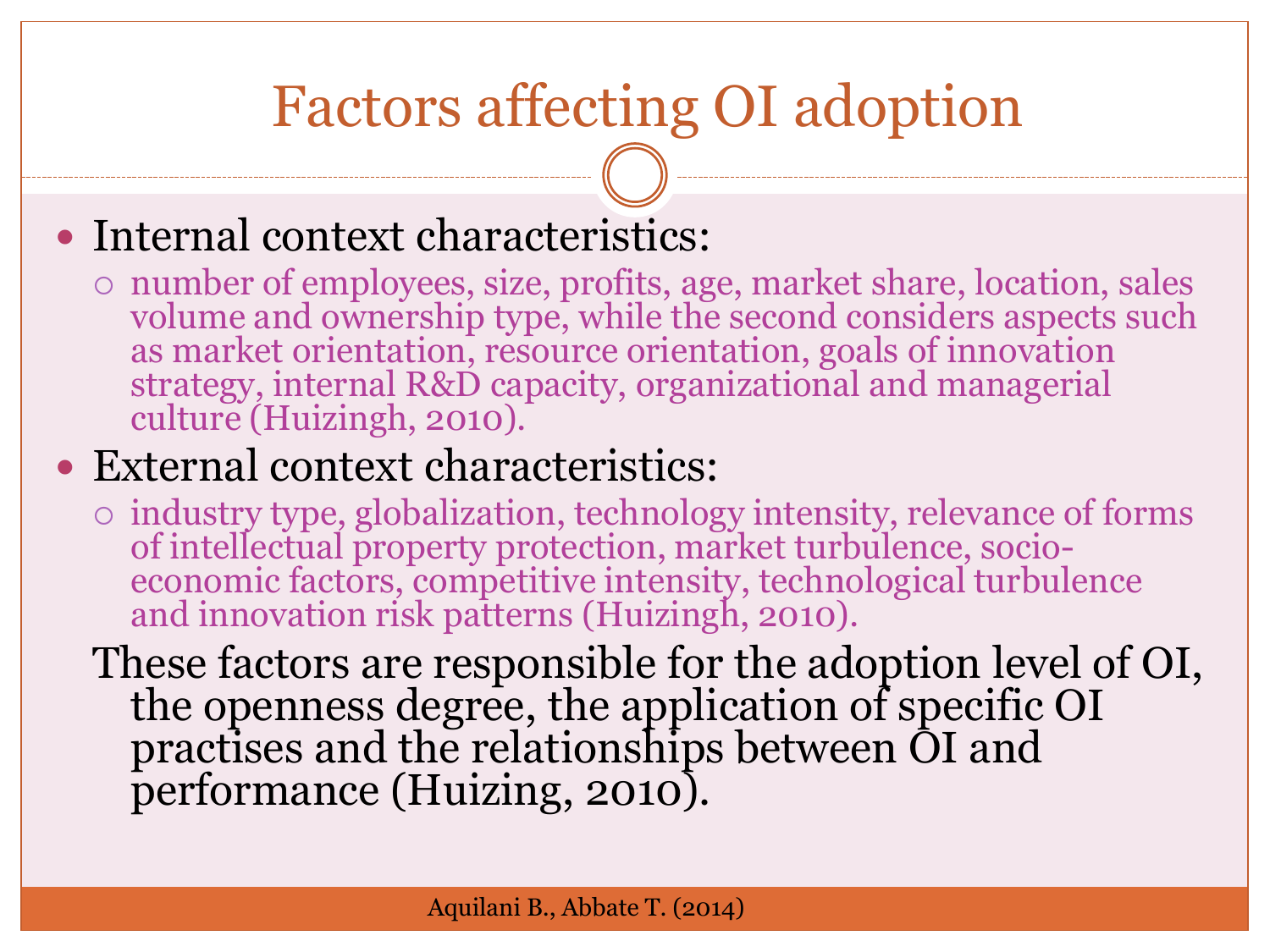### Open Innovation processes

**Open Innovation processes** have already been divided into three different types: outside-in, inside-out and coupled (Enkel et al., 2009)**:**

- **Outside-in processes,** the most used by firms and studied by scholars, are aimed at finding and integrating external sources, knowledge and ideas to develop R&D initiatives (Enkel et al., 2009);
- **Inside-out processes:** the aim is to externally market ideas, resources, intellectual property rights (IPR), patents and to commercialize them or to develop joint initiatives with other partners (Enkel et al., 2009);
- **Coupled processes** are realized when partners actively collaborate and cooperate (Enkel et al., 2009) and therefore when outside-in and insideout processes are run simultaneously (i.e., Ramaswamy, 2009b), leading to "value co-creation"; each individual co-creates value and captures it continuously in different forms and ways over time.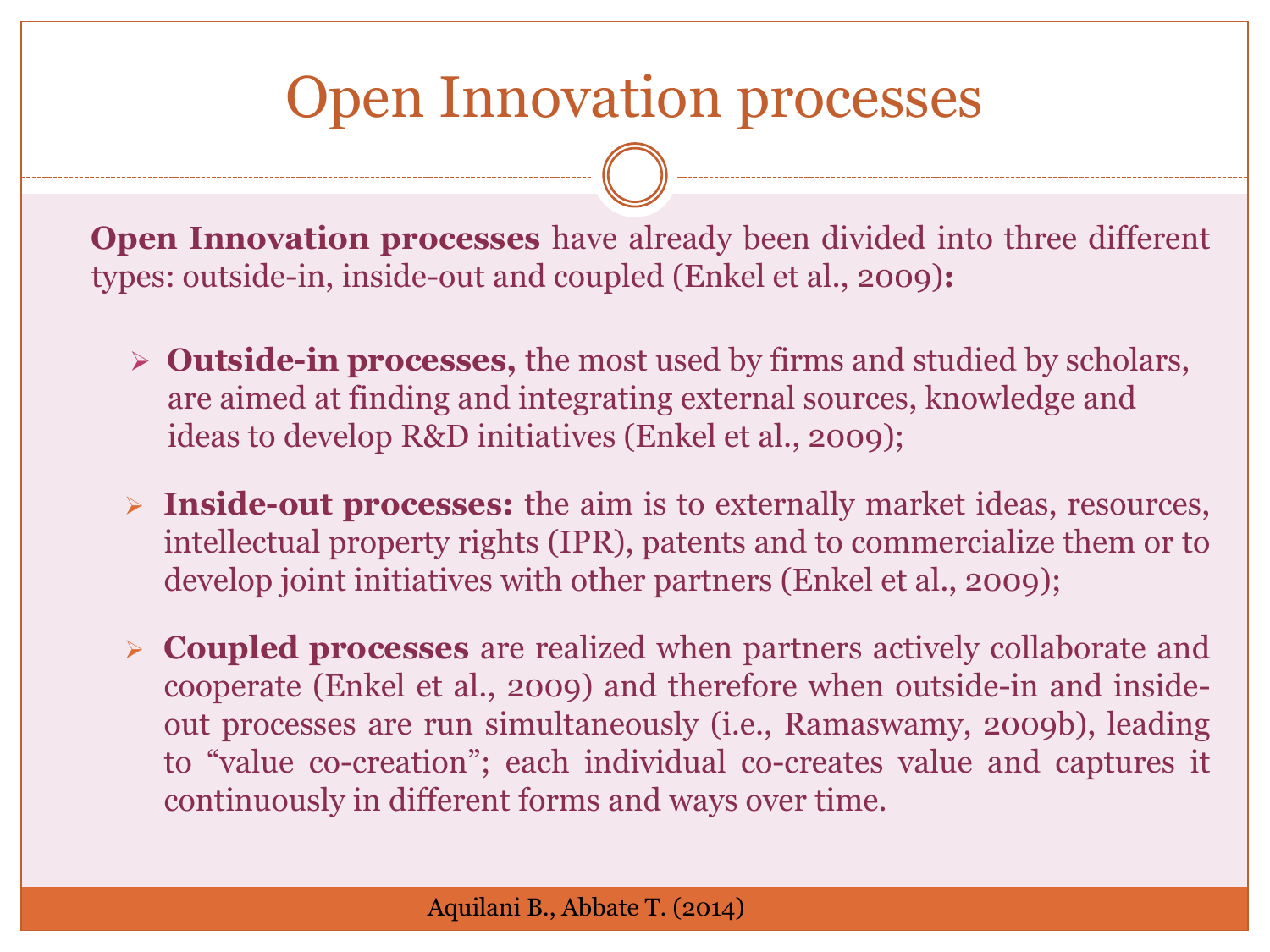# Risks, limitations and barriers of OI

- Risks are related to the high coordination costs, the loss of some firm knowledge and control, the loss of core competences and the higher complexity of the innovation processes created (Enkel, Gassmann and Chesborgh, 2009).
- These risks can reduce the companies' profits which are investing in OI activities and, as a consequence, can influence their evaluation of closed *versus* OI approaches.
- Internal barriers, related to important difficulties in finding the right partners to collaborate in number and type, imbalance between OI activities and business, rigidity of internal resources and organizational inertia, insufficiency of financial resources and time for OI activities (Laursen & Salter, 2006; Pisano & Verganti, 2008; Keupp & Gassmann, 2009).
- Firms have to take into account and balance the cause-effect relationships of the two innovation approaches and, then, identify the appropriate integration mechanisms of them to create successful innovations faster than their competitors without incurring the limitations of the two innovation paradigms (Enkel, Gassmann & Chesborgh 2009).
- open and closed innovation are not "mutually exclusive" (Boscherini et al., 2010, p. 1068; Trott & Hartmann, 2009).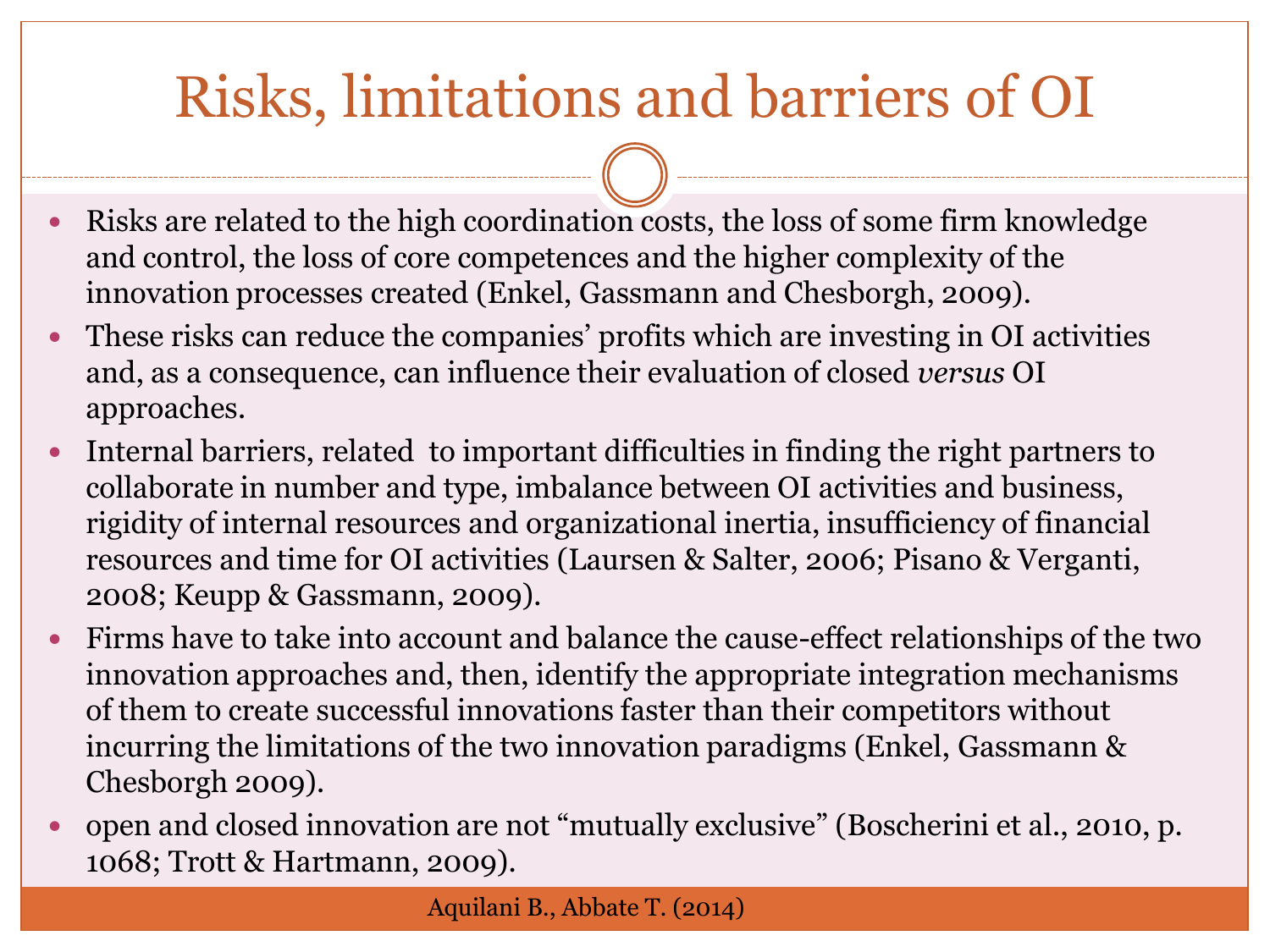# Firm benefits from OI with customers

Firm benefits from OI with customers:

- identification of new product lines and distribution strategies (Antorini and Muñiz, 2013);
- reduced risks associated with the success of new products (Ogawa and Piller, 2006) which are more coherent with market demand (Ogawa and Piller, 2006; Antorini and Muñiz, 2013);
- re-focalisation of the proposal to satisfy targets' emerging needs (Antorini and Muñiz, 2013);
- reduction of firm costs for R&D and/or of the entire innovation phase outside firm boundaries.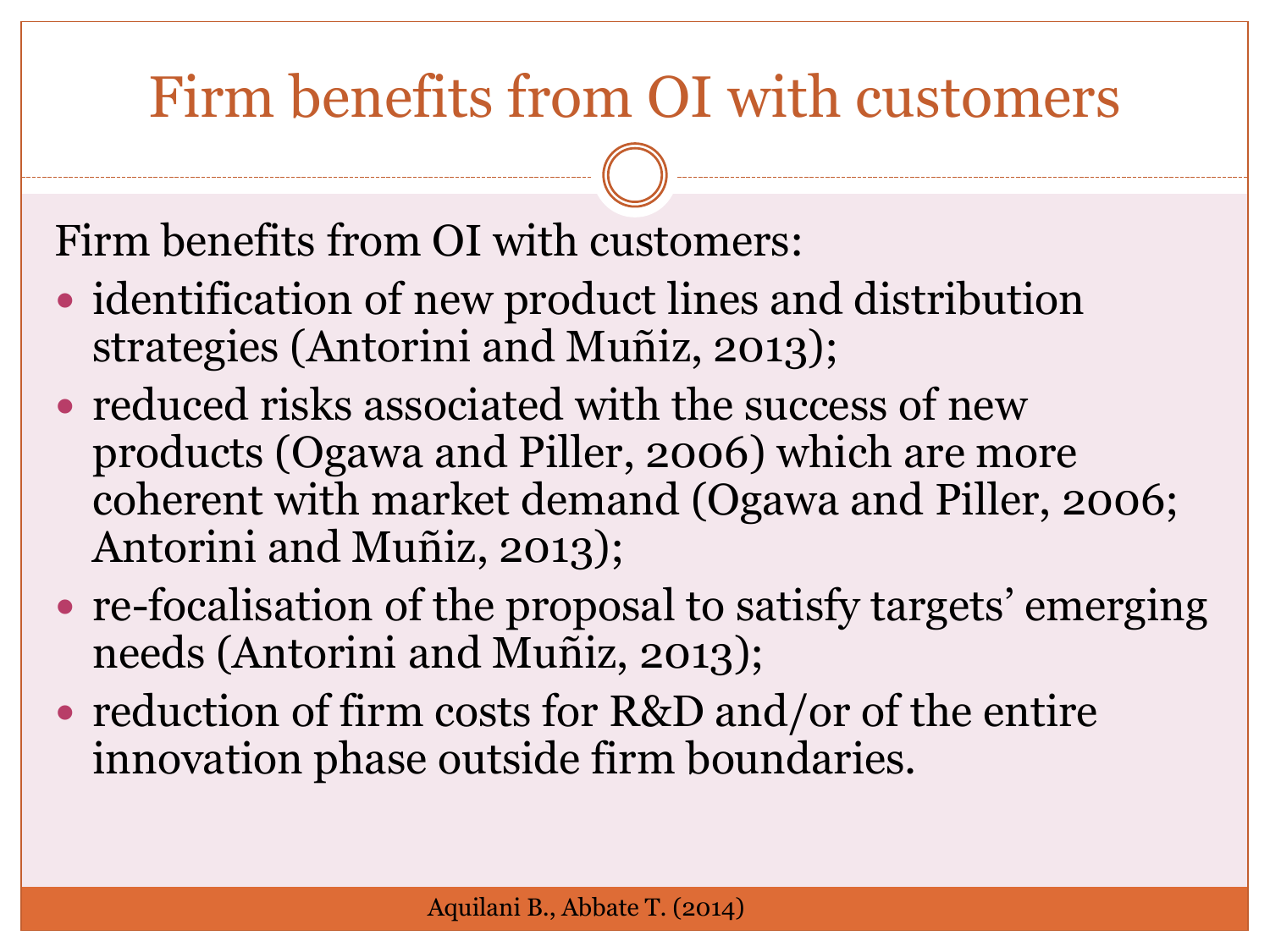# A model of OI with customers



*Figure 2.* Firm direct open innovation process through customer framework

#### Aquilani and Abbate, 2014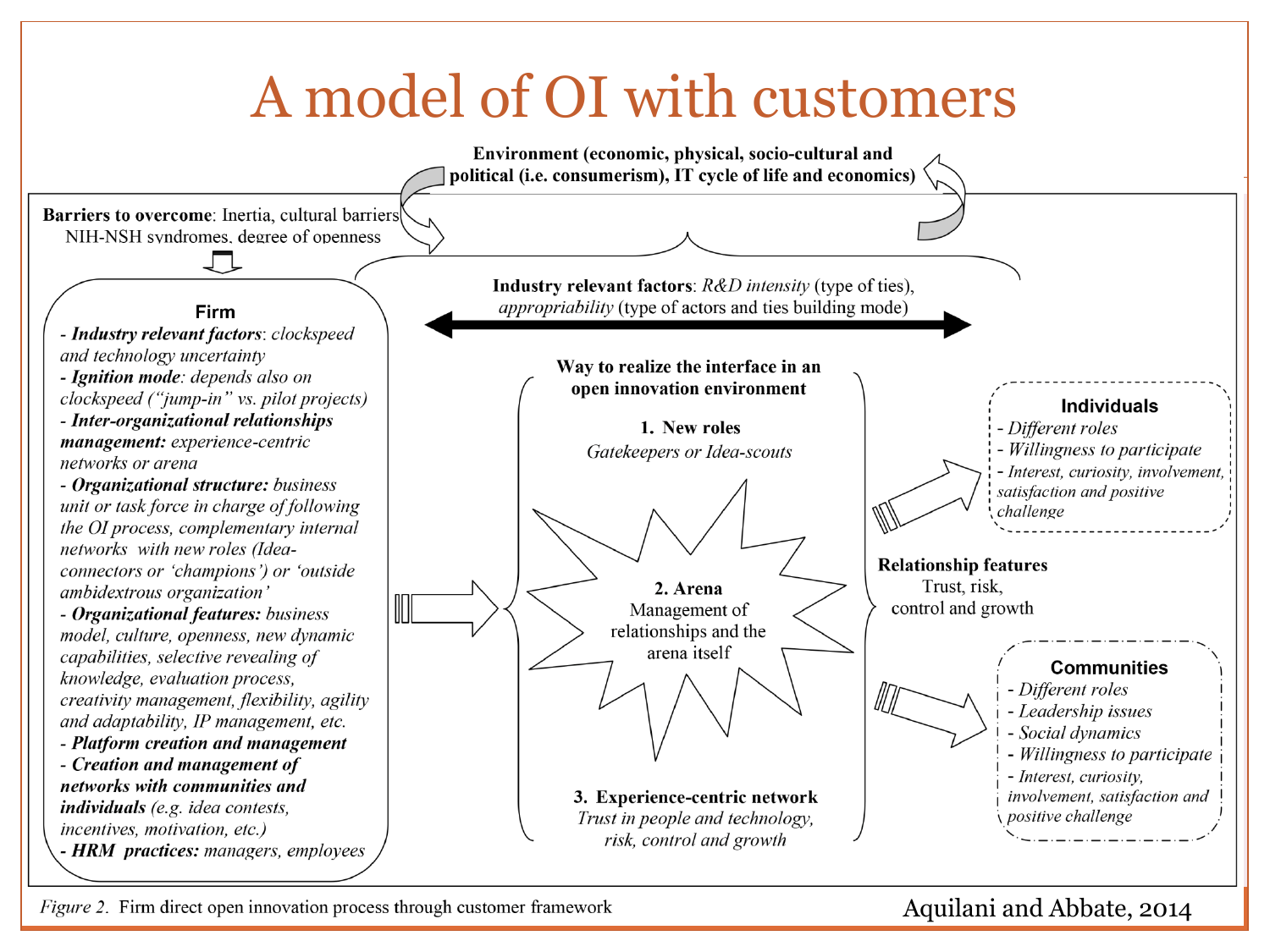### OI syndromes

- Not-invented-here syndrome: "*the tendency of a project group of stable composition to believe that it possesses a monopoly of knowledge in its field, which leads it to reject new ideas from outsiders to the detriment of its performance*" (Katz e Allen, 1982, p. 7) – Outside-in processes.
- Not-sold-here syndrome: "Not-sold-here" tendencies, the instinct to not want to give away a company's "crown jewels" through strategic licensing, are an impediment for companies looking to pursue open innovation practices. Monetary and non-monetary incentive mechanisms in support of technology transfer, such as an open innovation award, can help break this instinct [\(https://sloanreview.mit.edu/article/fighting](https://sloanreview.mit.edu/article/fighting-not-sold-here-tendencies/)[not-sold-here-tendencies/](https://sloanreview.mit.edu/article/fighting-not-sold-here-tendencies/) - November the 27<sup>th</sup> 2018).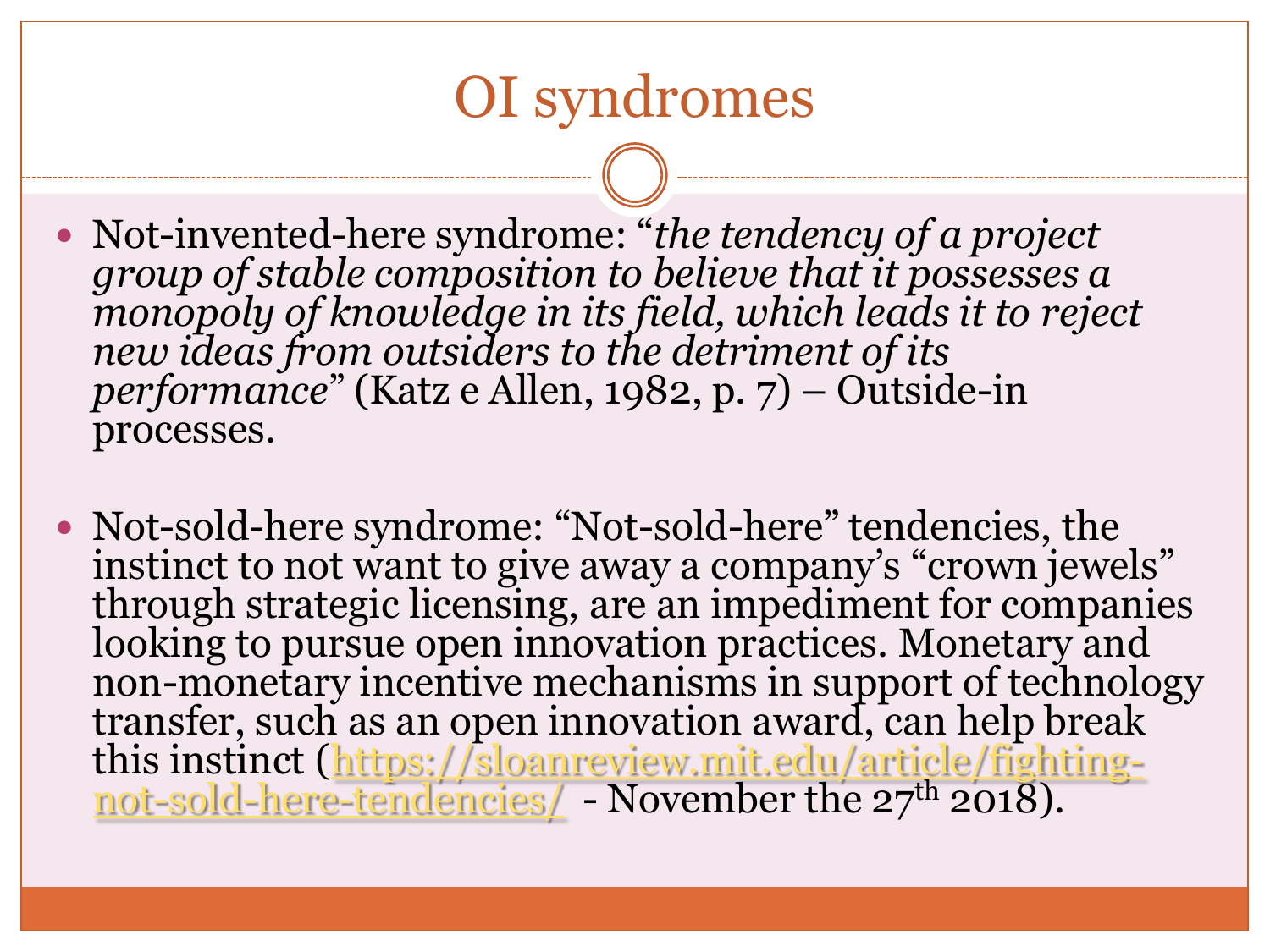#### enness

 Openness can be defined as "*the way firms go about organizing search for new ideas that have commercial potential" (*Laursen and Salter, 2006, p. 131).

• Openness depends on two different dimensions (Laursen and Salter , 2006, p. 134 ):

 *search breadth: the number of external resources o search channels which firm can use for its innovation attivities*

 *search depth:* "*the extent to which firms draw deeply from the different external sources or search channels*".

Source: https://ac.els-cdn.com/S0048733313001832/1-s2.0- S0048733313001832-main.pdf?\_tid=033823d8-9c01-45aa-b0f3 b811d99acd96&acdnat=1543358324\_572224cf1a926864c364dc56bf 3b1603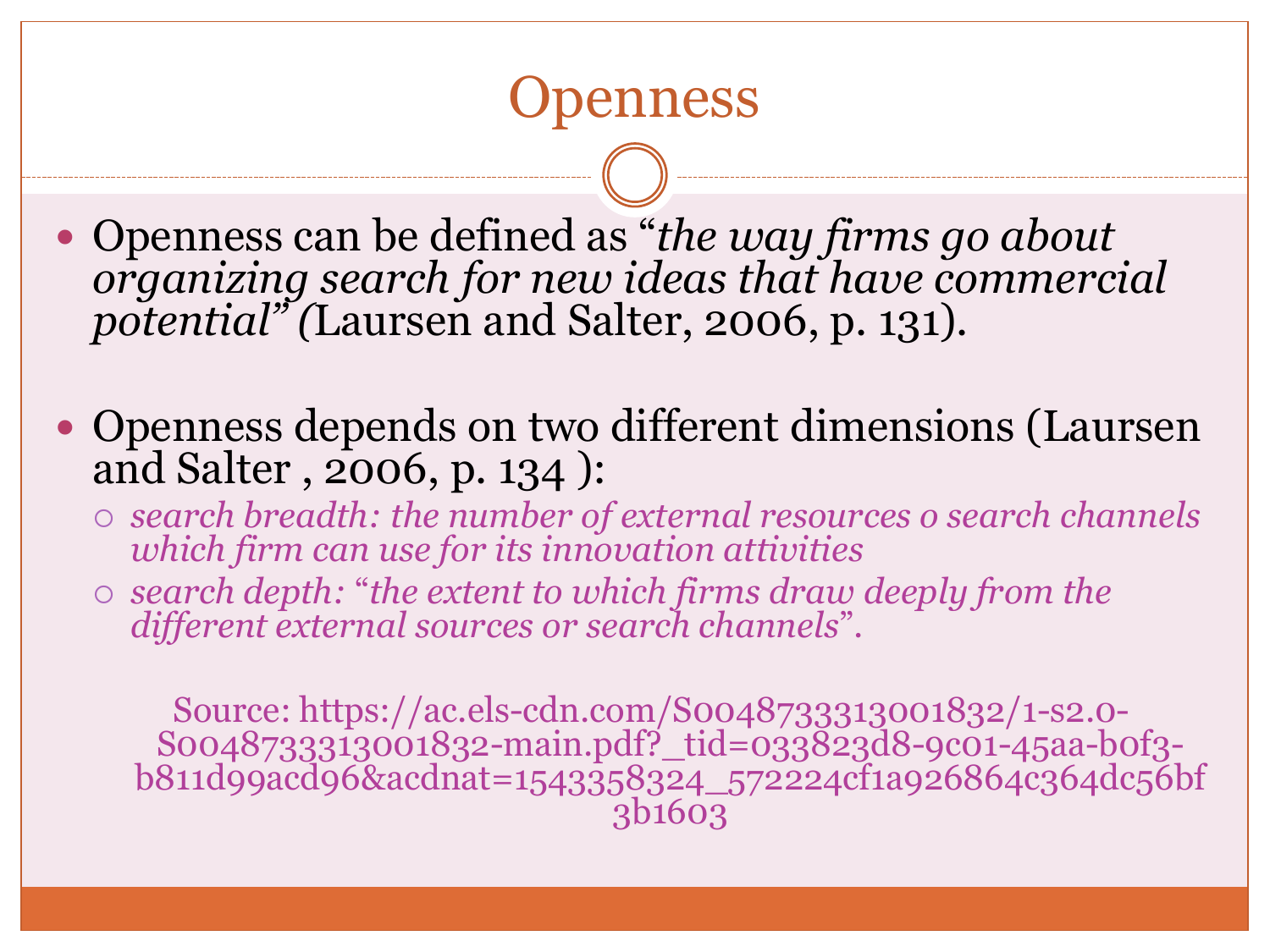## Selective revealing

• Selective revealing can be defined "as the voluntary, purposeful, and irrevocable disclosure of specifically selected resources, usually knowledge-based, that the firm could have otherwise kept proprietary so that it becomes available to a large share or even all of the general public, including the competition of the firm" (Henkel, 2006 in Alexy, George and Salter, 2013, p. 8).

Source:

https://ink.library.smu.edu.sg/cgi/viewcontent.cgi?article=5627&contex t=lkcsb\_research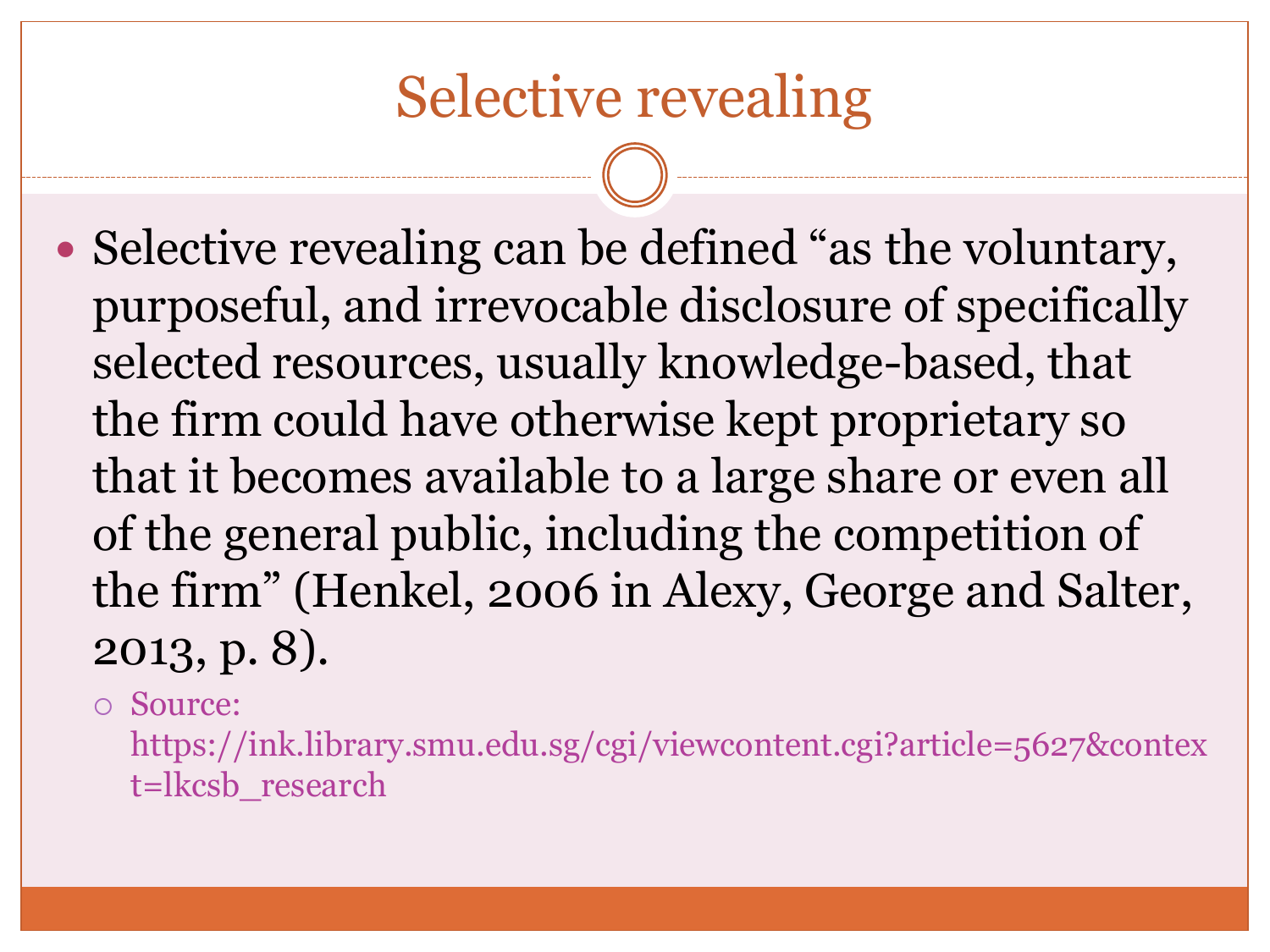## References - 1

- ANTORINI Y.M., MUÑIZ A.M. (2013), «The benefits and challenges of collaborating with user communities», *Research-Technology Management*, vol. 56, n. 3: 21–28.
- AQUILANI B, ABBATE T. (2014), «Open Innovation through Customers: Collaborative Web-Based Platforms for Ethically and Socially Responsible New Products Part 2», in Kaufmann H.R., Khan Panni M.F.A., *Handbook of Research on Consumerism in Business and Marketing: Concepts and Practices*, ADVANCES IN MARKETING, CUSTOMER RELATIONSHIP MANAGEMENT, AND E-SERVICES BOOK SERIES, IGI Global, Hershey (PA): 375-412.
- AQUILANI B., ABBATE T. (2015), «Open innovation through customers: open innovation intermediary services supporting firms: an exploratory study», *Int. J. Markets and Business System, forthcoming.*
- AQUILANI B., ABBATE T., CODINI A. (2015), «The Role of Culture in Open Innovation Processes through Intermediaries: Towards a Theoretical Framework», *Proceeding 10th Edition of International Forum on Knowledge Asset Dynamics "Culture, Innovation and Entrepreneurship: connecting the knowledge dots"*, Bari, 10-12 June.
- CHESBROUGH H., BOGERS M. (2014), «Explicating Open Innovation. Clarifying an emerging paradigm for understanding innovation», in Chesbrough H., Vanhaverbeke W., West J. (eds.), *New frontiers in Open Innovation*, Oxford University Press, Oxford (UK).
- COLOMBO G., DELL'ERA C., FRATTINI F. (2014), «Exploring the contribution of innovation intermediaries to the new product development (NPD) process: a typology and an empirical study», *R&D Management*, vol. 45, n. 2: 126-146.
- ENKEL E., GASSMANN O., CHESBROUGH C. (2009), «Open R&D and open innovation: Exploring the phenomenon», *R&D Management*, vol. 39, n. 4: 311-316.